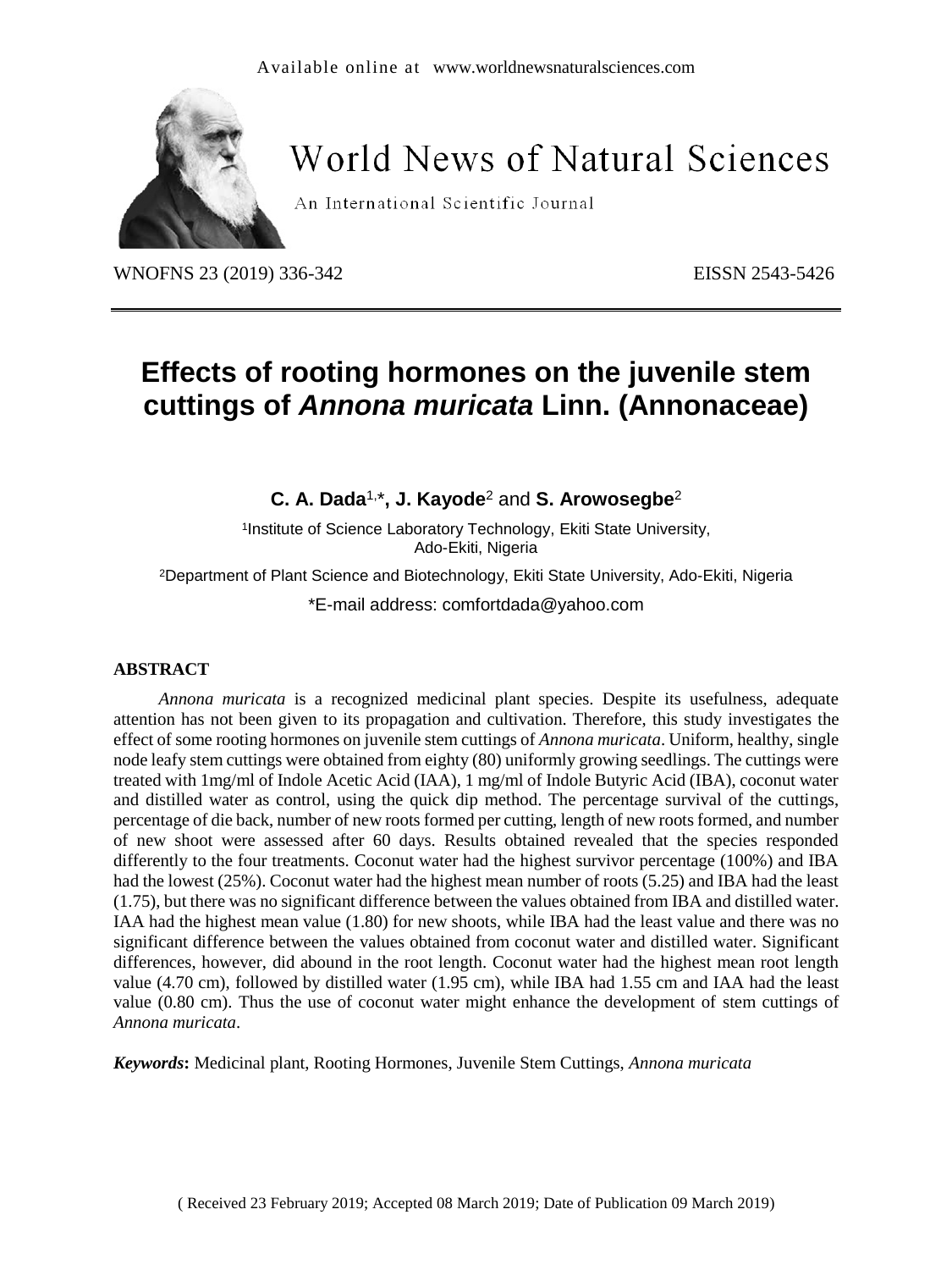#### **1. INTRODUCTION**

Vegetative propagation technique by stem cutting has been recognized as a method of mass propagate ion of desirable plants for clonal plantation, reforestation and for commercial purposes (Follosco - Edminston 2002). Propagation by vegetative means is often the best way to preserve selected traits in tree species. It is also a mean of securing pathogen free plants. Other advantages that assure by this method include large number of plant production in shorter time period, irrespective of the season (Mulabagal & Tsay, 2004). Plant cell culture has been increasingly used as an alternative to the generation of conventional plant material (Robinson, 1996, Awodele, 2009, 2013; Takahashi, 2006; Liaw, 2002; Chang, 2003; Coria-Téllez, 2018).

Auxins are known to promote adventitious root development of stem cuttings, through their ability to promote the initiation of lateral root primodia and enhance transport of carbohydrates to cuttings' bases (Hartmann et al., 2000). Local rooting hormone (Coconut water) has been used as a supplement in many laboratories to improve regeneration of plant cells (Maddock et al., 1983). Coconut water contains mainly water (94%) and growth promoting substances that can influence *in [vitro](http://www.scialert.net/asci/result.php?searchin=Keywords&cat=&ascicat=ALL&Submit=Search&keyword=in+vitro)* cultures including inorganic ions, [amino](http://www.scialert.net/asci/result.php?searchin=Keywords&cat=&ascicat=ALL&Submit=Search&keyword=amino+acid) acids, [organic](http://www.scialert.net/asci/result.php?searchin=Keywords&cat=&ascicat=ALL&Submit=Search&keyword=organic+acid) [acids](http://www.scialert.net/asci/result.php?searchin=Keywords&cat=&ascicat=ALL&Submit=Search&keyword=organic+acid), vitamins, sugars, alcohols, lipids, nitrogenous compounds and phytohormones (Yong, et al., 2009). Also, Acha, et al., 2004 Agele, et al., 2010 asserted coconut water contains sugar, amino acid, myo-inositol, and micro constituents of phenyl urea for tree development. Hence this explains the reason why Cocogro, an extract of coconut water, that is less expensive than imported growth hormones but equally effective is usually utilized.



**Figure 1.** *Annona muricata* Linn. (Annonaceae)

*Annona muricata* is a plant with acceptable nutritional value as food products, source of medicinal and industrial product as well as contributing directly to food security and supplementary household income for small- and medium-scale farmers. The bark, leaves, fruits,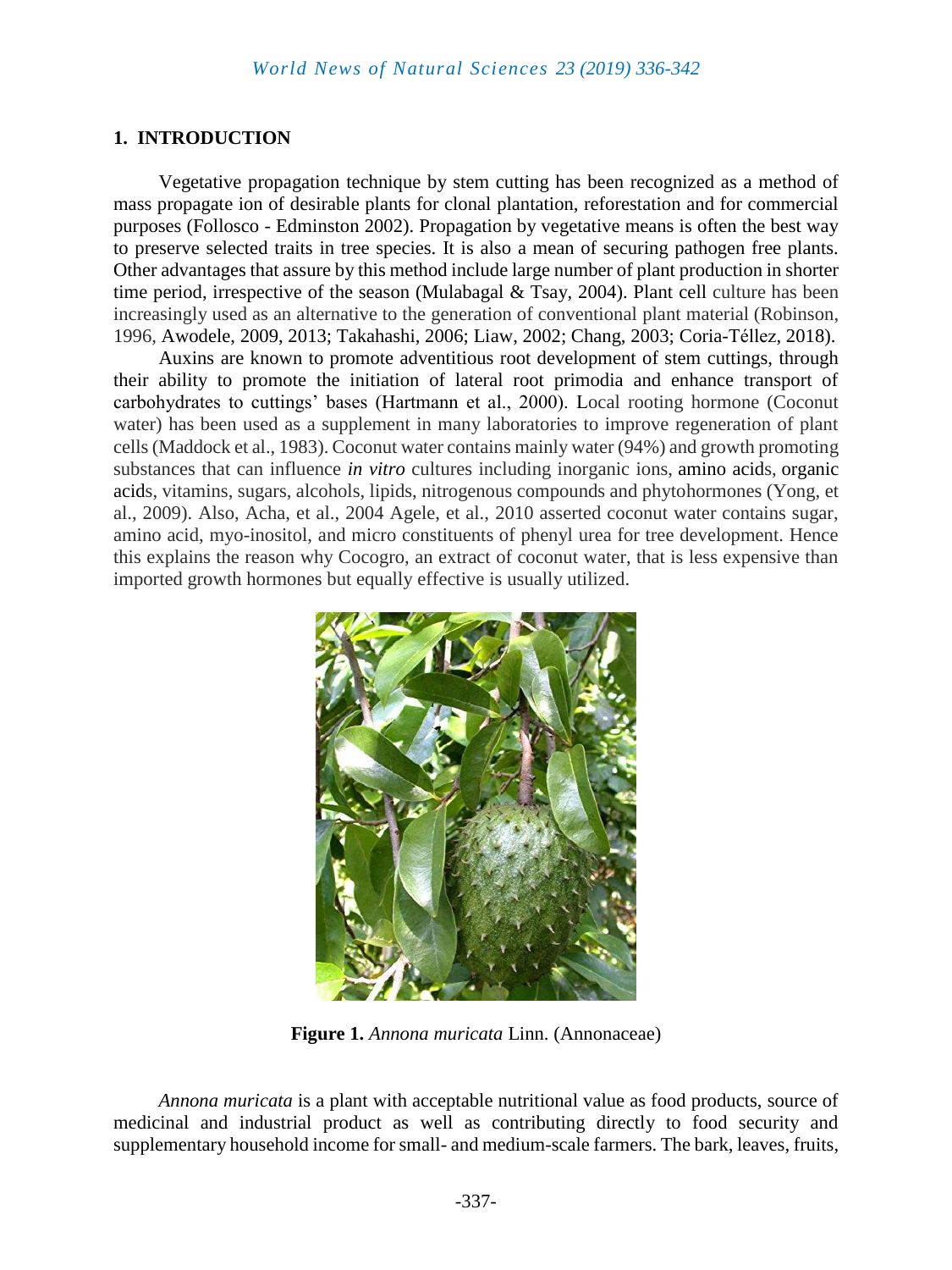roots, and seeds of this tree are known since long for various medicinal uses. The fruit and juice is used against worms and parasites, to cool down fevers, to increase lactation after childbirth.

The seeds can be crushed and then used against internal or external parasites, head lice, and worms .The tea prepared from the leaves are used as a sedative and a soporific (inducer of sleep) in the West Indies and Peruvian Andes (Schultes and Raffau, 1990). Traditionally *A. muricata* is used in medicinal herbal drugs to cure various diseases such as diarrhea, cough, hypertension, rheumatism, tumors, cancer, asthma, lactagogue (fruit), malaria, tranquilizer, skin rashes, parasites, liver problems, arthritis (seed) etc. (Mortor, 1980). The roots and bark can be of aid for diabetes, but can also be used as a sedative.

Despite the medicinal values of *Annona muricata*, information on its cultivation is scanty, scattered and mostly beyond the reach of farmer's community. Hence, this study investigated the effect of some rooting hormones on the juvenile stem cuttings of *Annona muricata*.

# **2. MATERIALS AND METHODS**

#### **2. 1. Study site**

The study was conducted in the green house of the Department of Plant Science and Biotechnology, Ekiti State University, Ado Ekiti, Nigeria. The University is located between latitude 24°33'S and longitude 25°54'E and elevated 994 m above sea level.

#### **2. 2. Experimental design**

The study was carried out in a completely randomized design (CRD) with four treatments via: Indole Acetic Acid (IAA), Indole Butyric Acid (IBA), coconut water and distil water as control. The experiment was replicated four times.

### **2. 3. Procedure, planting and cultural practices**

Coconut water from fresh mature fruits was extracted by drilling holes through the two micropyles according to the method of Nasib *et al*., (2008). The water was then filtered using Whatman filter paper. Seedlings of *A. muricata* were raised in the green house of the Department of Plant Science and Biotechnology, Ekiti State University, Ado-Ekiti, Nigeria. Uniform, healthy, two node leafy stem cuttings were obtained, at two months old, from eighty (80) uniformly growing seedlings. The cuttings were treated with 1mg/ml of IBA, 1 mg/ml of IAA, coconut water (according to Olaniyan *et al.,* 2006) and distil water (control). The quick dip method, according to the standard procedure described by Hartman *et al.,* (1997) was used. The single node cuttings were dipped into the hormones at the basal portion (0.5 cm) of the cuttings for about five (5) seconds and set in washed in sterilized river sand medium filled into experimental pots of 3 kg size perforated at the bottom. Watering was done twice daily with a knapsack sprayer. Manual weeding was carried out weekly to remove unwanted plants.

### **2. 4. Data collection**

The cuttings were assessed for the following parameters after 60 days: percentage survival which was determined as the number of living plants per total cutting planted per treatment; percentage of die back, number of new roots formed per cutting, length of new roots formed, and number of new shoot.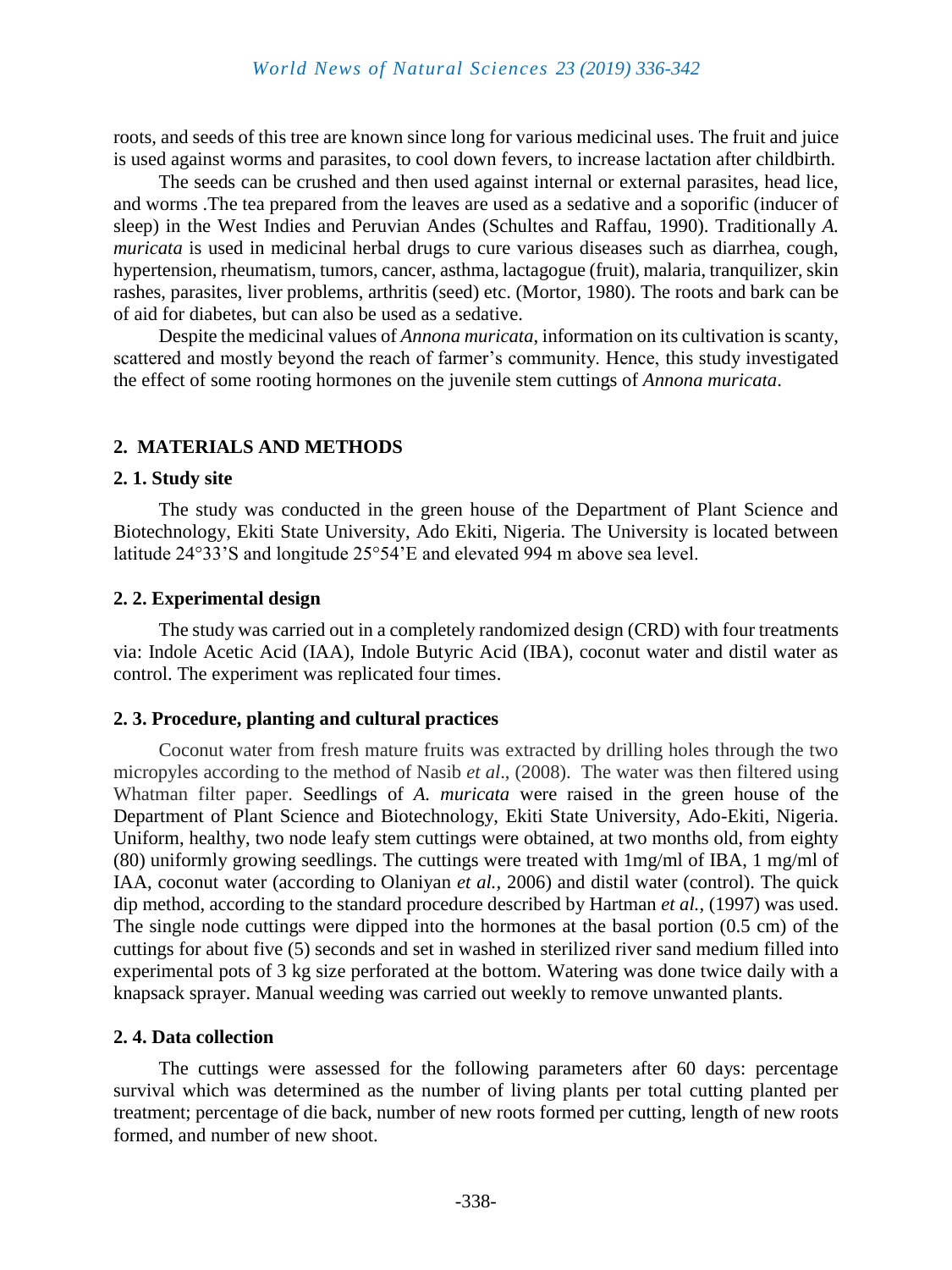# **2. 5. Statistical Analysis**

The data collected were subjected to one-way analysis of variance (ANOVA) and the means were separated at  $P \le 0.05$  using Duncan's Multiple Range Test (DMRT). All statistical analyses were done using SAS software, 1999 version.

## **3. RESULTS**

#### **3. 1. Percentage survival and mortality** of *A. muricata*

| <b>Treatments</b>    | <b>Percentage Survivor (%)</b> | <b>Percentage Mortality (%)</b> |
|----------------------|--------------------------------|---------------------------------|
| 1AA                  | 50                             | 50                              |
| <b>IBA</b>           | 25                             | 75                              |
| <b>COCONUT WATER</b> | 100                            |                                 |
| <b>DISTIL WATER</b>  |                                | つち                              |

**Table 1.** Percentage survivor and mortality of *Annona muricata* treated with rooting hormones

Values with the same letter within the column are not significantly different at  $P \le 0.05$ 

Table 1 shows the effect of hormone type on percentage survival and mortality of *A. muricata* stem cuttings. The results revealed that significance differences abound among all the treatments on percentage survivor and mortality. The highest survivor percentage (100%) was recorded in cuttings treated with coconut water. This was followed by those treated with distil water (75%), cuttings treated with IAA had mean value for percentage survival of 50% while the least mean value for percentage survival of 25% was recorded in cuttings treated with IBA.

#### **3. 2. Effects of rooting hormone on early growth of** *Annona muricata* **stem cutting**

| <b>Treatments</b>    | <b>Number of roots</b> | <b>New shoot</b> | Root length (cm) |
|----------------------|------------------------|------------------|------------------|
| <b>IAA</b>           | 4.00                   | 1.80             | 0.80             |
| <b>IBA</b>           | 1.75                   | 1.00             | 1.55             |
| <b>COCONUT WATER</b> | 5.25                   | 1.25             | 4.70             |
| <b>DISTIL WATER</b>  | 2.00                   | 1 25             | 1.95             |

**Table 2.** Effects of rooting hormones on early growth of *Annona muricata*

Values with the same letter within the column are not significantly different at  $P \le 0.05$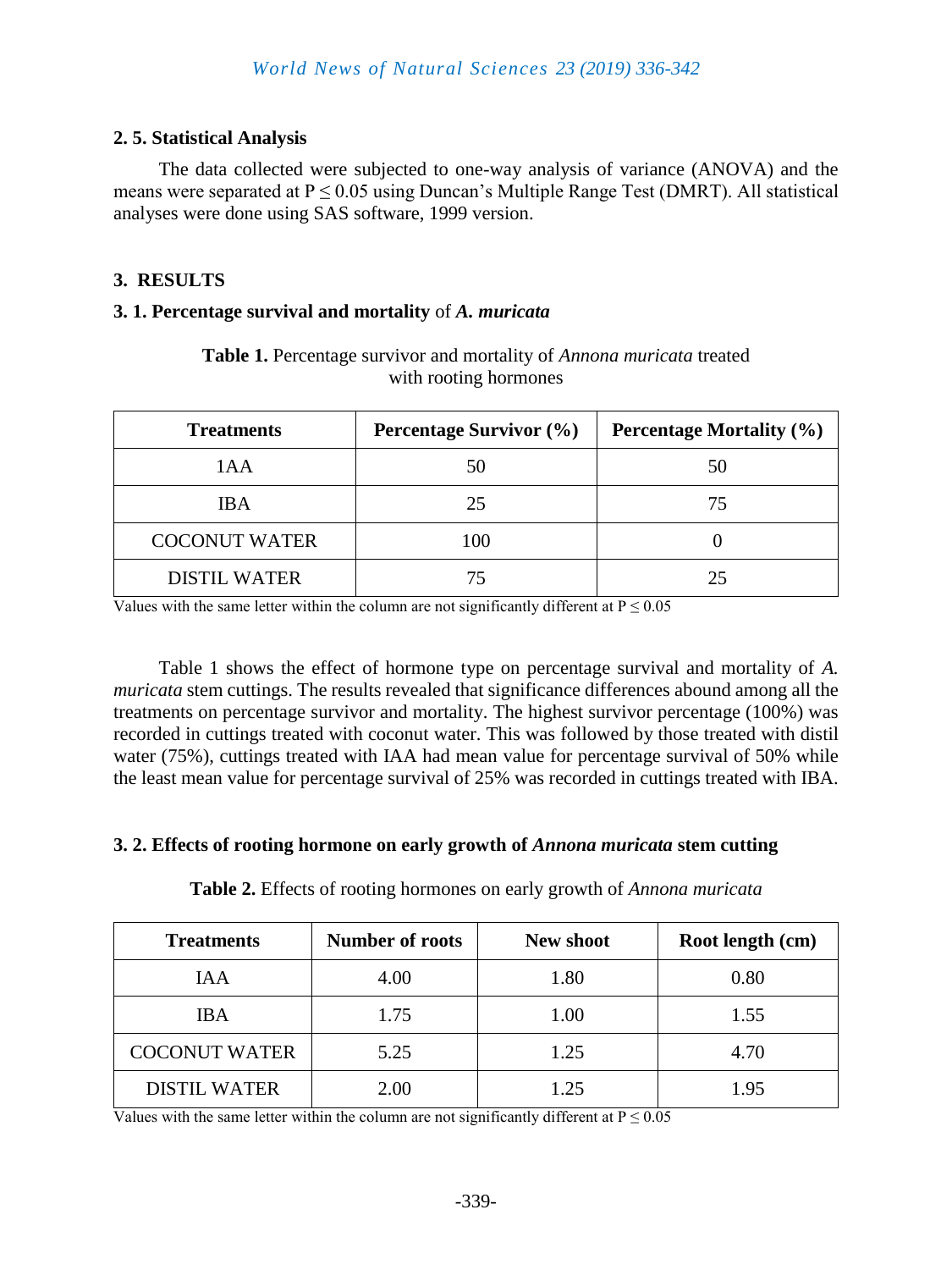Results of rooting hormone on early growth of *Annona muricata* in terms of number of roots, new shoots and root length were shown in Table 2. The highest mean value for number of roots (5.25) was recorded in coconut water treatment; IAA has an appreciable value of 4.00. While the least mean value of 1.75 was recorded in IBA which was not significantly different from distil water with mean value of 2.00. IAA had the highest mean value (1.80) for new shoot. Coconut water and distil water had the same mean value of 1.25 for new shoot, while the least mean value (1.00) for new shoot was recorded in cuttings treated with IBA. There was significant difference in root length as coconut water treatment had the highest mean value of 4.70 cm, this was followed by distil water (1.95 cm), cuttings treated with IBA had mean value of 1.55 cm while IAA treatment recorded the least mean value of 0.80 cm.

#### **4. DISCUSSION**

The results revealed that coconut water-treated seeds have the highest percentage of survival. Thus supporting the previous assertions of Yoon, *et al*., (2007); Aktar, *et al*., (2008); Nasib, *et al*., (2008); Baskaran, *et al* ., (2009); Cheong, *et al*., (2009); Pena-Ramirez, *et al*., 2010 and Bhattacharya, *et al*., (2010) that coconut water can be used as a supplement in many laboratories to improve regeneration of plant cells. The findings also agree with Trevisan *et al*. (2005) who demonstrated the advantage of coconut water for stem elongation and plant development in fruit species.

Distil water treatment (control) had a competitive value to that of coconut water and seeds treated with distilled water had better percentage survival than those one treated with synthetic hormones. Similar finding was reported by Adekola and Akpan (2012) that untreated cuttings performed better than those treated with hormones on survival and sprouting of *J. curcas*.

The results of this study also revealed that highest number and length of roots were recorded in stem cuttings treated with Coconut water. Previous study revealed that coconut water contained sugar, amino acid, myo-inositol, and micro-constituents of phenyl urea that aid tree development (Acha *et a*l., 2004 and Agele *et al*., 2010). Similarly Komamine *et al*., (1990) and Agele *et al*., (2010) asserted that that coconut water promotes root formation.

This study revealed that new shoots were greatly influenced in cuttings treated with IAA than cuttings treated with other hormone. The study showed that IAA supported stem cutting development of this species to a certain degree. This agrees with previous assertion of Hartmann *et al*., (2000) who reported that auxins are known to promote adventitious root development of stem cuttings, through their ability to promote the initiation of lateral root primodia and enhance transport of carbohydrates to cuttings' bases.

#### **5. CONCLUSION**

Vegetative propagation serves as the best way to preserve selected traits in tree species. Though some synthetic hormones were known to promote adventitious root development of stem cuttings, the present study revealed that cuttings treated with natural hormone (coconut water) responded better than cuttings treated with other hormones, which is an indication that natural hormone is enough to initiate rooting in *Annona muricata*. Thus, the use of natural hormone to enhance the best development of the stem cuttings of this species is recommended.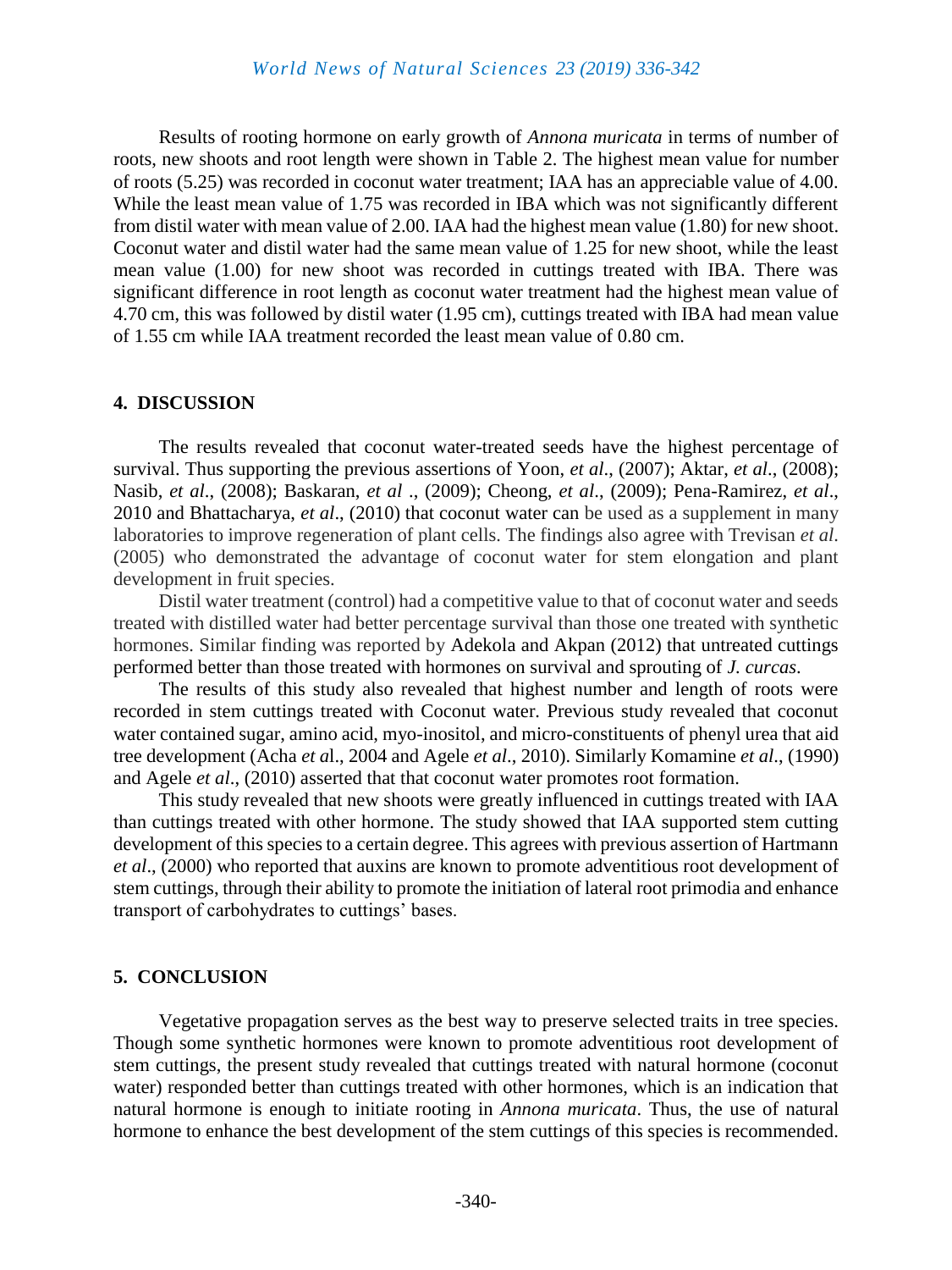### **References**

- [1] Acha, I. A., Shiwachi, H., Asiedu, R. and Akoroda, M. O. 2004. Effect of auxins on root development in yam (Discorea rotundata) vine. *Tropical Science*, 44: 80-84
- [2] Adekola, O. F and Akpan, I .G. 2012. Effects of Growth Hormones on Sprouting and Rooting of Jatropha Curcasl. Stem Cuttings. *J. Appl. Sci. Environ. Manage*. 16 (1), 168
- [3] Agele, S. O., Ayankanmi, T. G. and Kikuno, H. 2010. Effects of synthetic hormone substitutes and genotypes on rooting and mini tuber production of vine cuttings obtained from white yam (Dioscorea rotundata Poir). *African Journal of Biotechnology*, 9(30), 4714- 4724
- [4] Aktar, S., Nasiruddin, K. M. and Hossain, K. 2008. Effects of different media and organic additives interaction on in vitro regeneration of Dendrobium orchid. *J. Agric*. *Rural Dev*. 6: 69-74
- [5] Baskaran, P., Velayutham, P. and Jayabalan, N. 2009. In vitro regeneration of Melothria maderaspatana via indirect organogenesis. In vitro Cell. Dev. *Biol. Plant*, 45: 407-413
- [6] Bhattacharya, S., Bandopadhyay, T. K. and Ghosh, P. D. 2010. Somatic embryogenesis in Cymbopogon pendulus and evaluation of clonal fidelity of regenerants using ISSR marker. *Sci. Horticult*. 123: 505-513
- [7] Cheong, E. J., Mock, R. and Li, R. 2009. Optimizing culture medium for meristem tissue culture of several Saccharum species and commercial hybrids. *Technol.* 29: 149- 165
- [8] Follosco-Edminston M .P. 2002. Rooting of stem cuttings in Intsia bijuga (Colebr.) Kuntse of Family Caesalpiniaceae. *Proceedings of the International Workshop of BIO-REFOR.* Pp. 112-117.
- [9] Hartmann, H. J., Kester, D. E. Davies, F. I. and Geneve, R.L. 1997. Plant propagation: Principle and practices. 6th edition. New Jersey: Prentice Hall. 770 pp.
- [10] Hartmann, H. j., Kester, D. E., Davies F. I. and Geneve, R. L. 2000. Plant Propagation: Principles and Practices.7th ed. Prentice Hall, Upper Saddle River, NJ, USA.
- [11] Maddock, S.F., Lancaster, V.A., Risiott R. and Franklin, J. 1983. Plant regeneration from cultured immature embryos and Inflorescences of 25 cultivars of wheat (*Triticum aestivum*). *J. Exp. Bot.* 34: 915-926
- [12] Mulabagal, V. and Tsay, H. S. 2004. Plant Cell Cultures: An alternative and efficient source for the production of biologically important secondary metabolites. *Int. J. of App. Sci. and Eng*. 2(1): 29-48
- [13] Nasib, A., K. Ali and S. Khan, 2008. An optimized and improved method for the *in vitro* propagation of kiwifruit (*Actinidia deliciosa*) using coconut water. *Pak. J. Bot*. 40: 2355-2360
- [14] Olaniyan, A. A., Fagbayide, J. A. and Adewusi, H. G. 2006. Effects of varieties and local rooting hormones on air layering of sweet orange (Citrus sinensis (L.) Osbeck) in Ibadan. Proceedings of the 24th Annual Conference of the Horticultural Society of Nigeria. 17th- 22nd September, 2006.